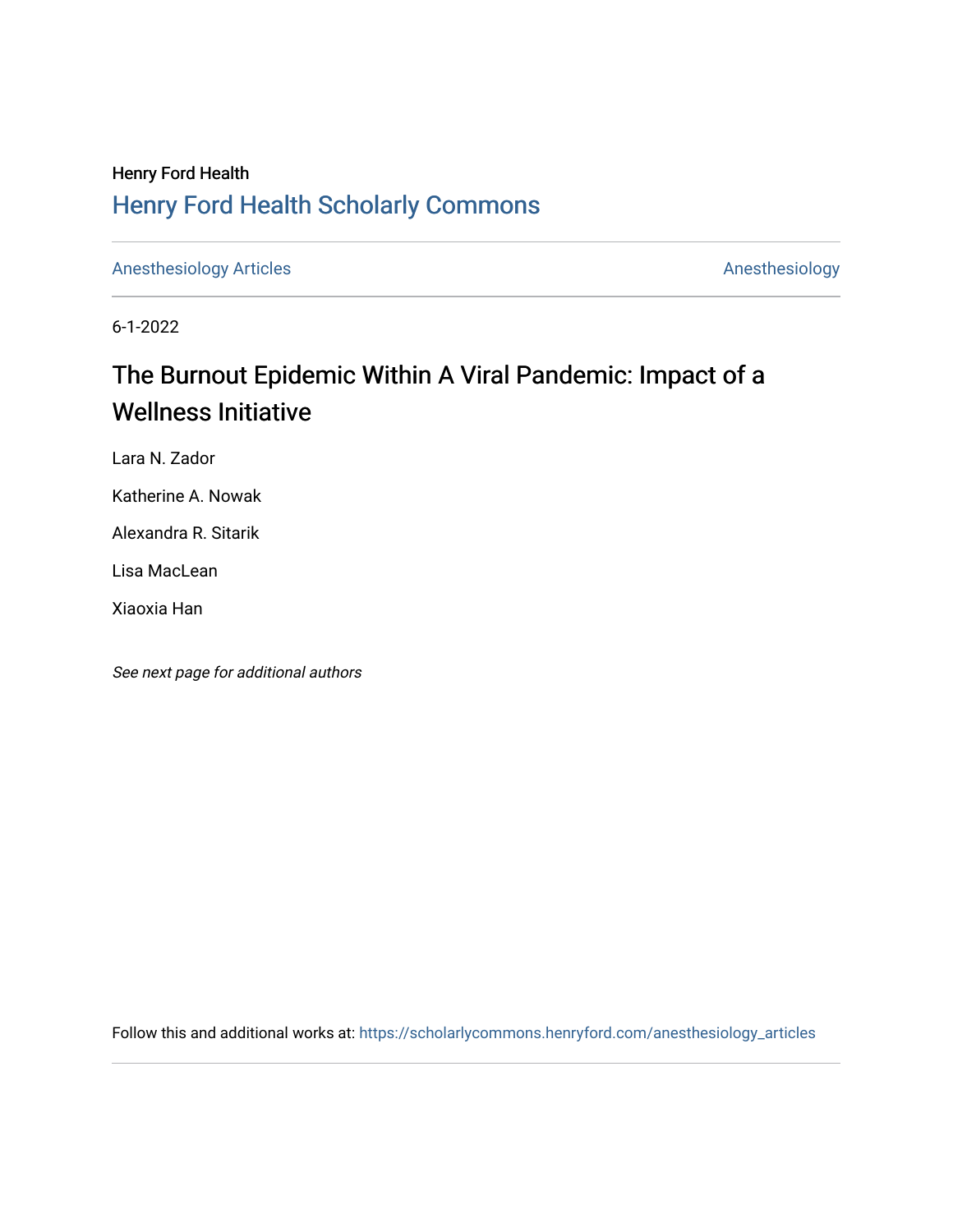### Authors

Lara N. Zador, Katherine A. Nowak, Alexandra R. Sitarik, Lisa MacLean, Xiaoxia Han, Mandip Kalsi, Nicholas S. Yeldo, Nabil Sibai, Donald Penning, and Michael C. Lewis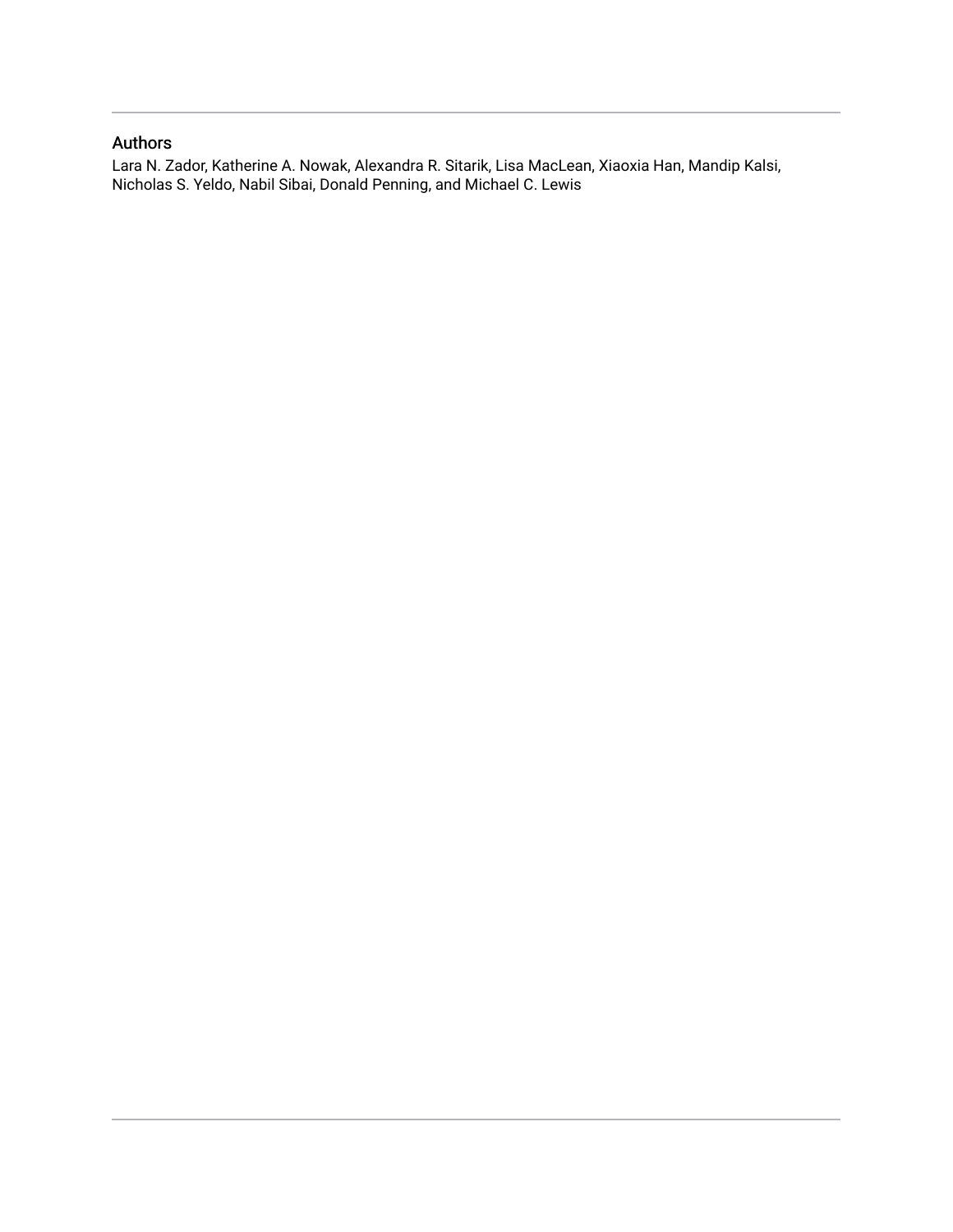Contents lists available at [ScienceDirect](www.sciencedirect.com/science/journal/24056030)



Perioperative Care and Operating Room Management

journal homepage: [www.elsevier.com/locate/pcorm](https://www.elsevier.com/locate/pcorm) 



## Wellness Initiative Lara Zador<sup>a,\*</sup>, Katherine Nowak<sup>a</sup>, Alexandra Sitarik<sup>c</sup>, Lisa MacLean<sup>b</sup>, Xiaoxia Han<sup>c</sup>,

Mandip Kalsi <sup>d</sup>, Nicholas Yeldo <sup>a</sup>, Nabil Sibai <sup>a</sup>, Donald Penning <sup>a</sup>, Michael Lewis <sup>a</sup>

The Burnout Epidemic Within A Viral Pandemic: Impact of a

<sup>a</sup> *Department of Anesthesiology, Pain Management and Perioperative Medicine, Henry Ford Hospital, 2850 W. Grand Boulevard, Detroit, Michigan 48202* 

<sup>b</sup> *Department of Psychiatry, Henry Ford Health System, 1 Ford Place, Detroit, Michigan 48202* 

<sup>c</sup> *Public Health Sciences, Henry Ford Health System, One Ford Place, 3E, Detroit, Michigan 48202* 

<sup>d</sup> *Department of Anesthesiology, Hospital for Special Surgery, Weill Medical College of Cornell University, 535 East 70th Street, New York City, New York 10021* 

ARTICLE INFO

*Keywords:*  Physician wellness burnout resiliency cultural change

### ABSTRACT

*Background:* Anesthesiologists are at high risk of developing burnout, a condition which can lead to many deleterious effects for the physician, and far-reaching effects on their patients and hospital systems. The COVID-19 pandemic has presented new challenges that have further exacerbated the risk of burnout in anesthesiologists. It is critical to develop effective strategies to promote well-being and decrease burnout for physicians in this specialty. The purpose of this observational study was to evaluate the impact of a Physician Well-Being Initiative on distress and well-being in anesthesiologists. It was hypothesized that the wellness intervention would promote an improvement in well-being scores.

*Methods:* The Physician Well-Being Initiative was launched in August 2019 in the Department of Anesthesiology, Pain Management and Perioperative Medicine at Henry Ford Hospital in Detroit, Michigan. The Physician Well-Being Initiative was designed to address several of the key factors that improve physician wellness, including 1) a sense of autonomy; 2) positive view of leadership; and 3) flexible schedule opportunities. To assess the impact of the Physician Well-Being Initiative on the well-being and distress scores of participating anesthesiologists, the physicians were emailed the validated Well-Being Index survey at baseline and 3, 6 and 12 months. The Well-Being Index evaluates multiple items of distress in the healthcare setting. The sample size was limited to the 54 anesthesiologists at Henry Ford Hospital.

*Results:* Forty-four of the 54 anesthesiologists completed the baseline questionnaire. A total of 44 physicians answered the questionnaire at baseline, with more male than female physicians (35 males and 7 females) and the majority (17/44) in practice for 5-10 years. Thirty-two physicians completed the survey at 3 and 6 months, and 31 physicians at 12 months after the launch of the Physician Well-Being Initiative. Twenty-one physicians completed the questionnaire at all 4 time points. Although the COVID-19 pandemic started shortly after the 6 month surveys were submitted, results indicated that there was a 0.05 decrease in the Well-Being Index sum score for every 1-month of time (coefficient -0.05, 95% CI -0.01, -0.08,  $P = 0.013$ ). This study shows that, with the wellness initiative in place, the department was able to maintain and potentially even reduce physician distress despite the concurrent onset of the pandemic.

*Conclusions:* Following the launch of a sustained wellness initiative**,** this study demonstrates that physician wellness improved with time. This suggests that it takes time for a wellness initiative to have an effect on wellbeing and distress in anesthesiologists.

#### **1. Introduction**

Anesthesiologists have emerged as essential healthcare workers on

the frontlines of the COVID-19 pandemic, relying on their unique skills in airway management, resuscitation and critical care medicine. While burnout was already prevalent in 50% of anesthesiologists prior to the

*E-mail address:* [lzador1@hfhs.org](mailto:lzador1@hfhs.org) (L. Zador).

<https://doi.org/10.1016/j.pcorm.2022.100251>

Available online 31 March 2022 Received 8 September 2021; Received in revised form 9 February 2022; Accepted 23 March 2022

<sup>\*</sup> Corresponding author at: Henry Ford Health System, Department of Anesthesiology, Pain Management and Perioperative Medicine, 2850 W. Grand Boulevard, Detroit, MI 48202.

<sup>2405-6030/© 2022</sup> The Authors. Published by Elsevier Inc. This is an open access article under the CC BY-NC-ND license([http://creativecommons.org/licenses/by](http://creativecommons.org/licenses/by-nc-nd/4.0/) $nc\text{-}nd/4.0/$ ).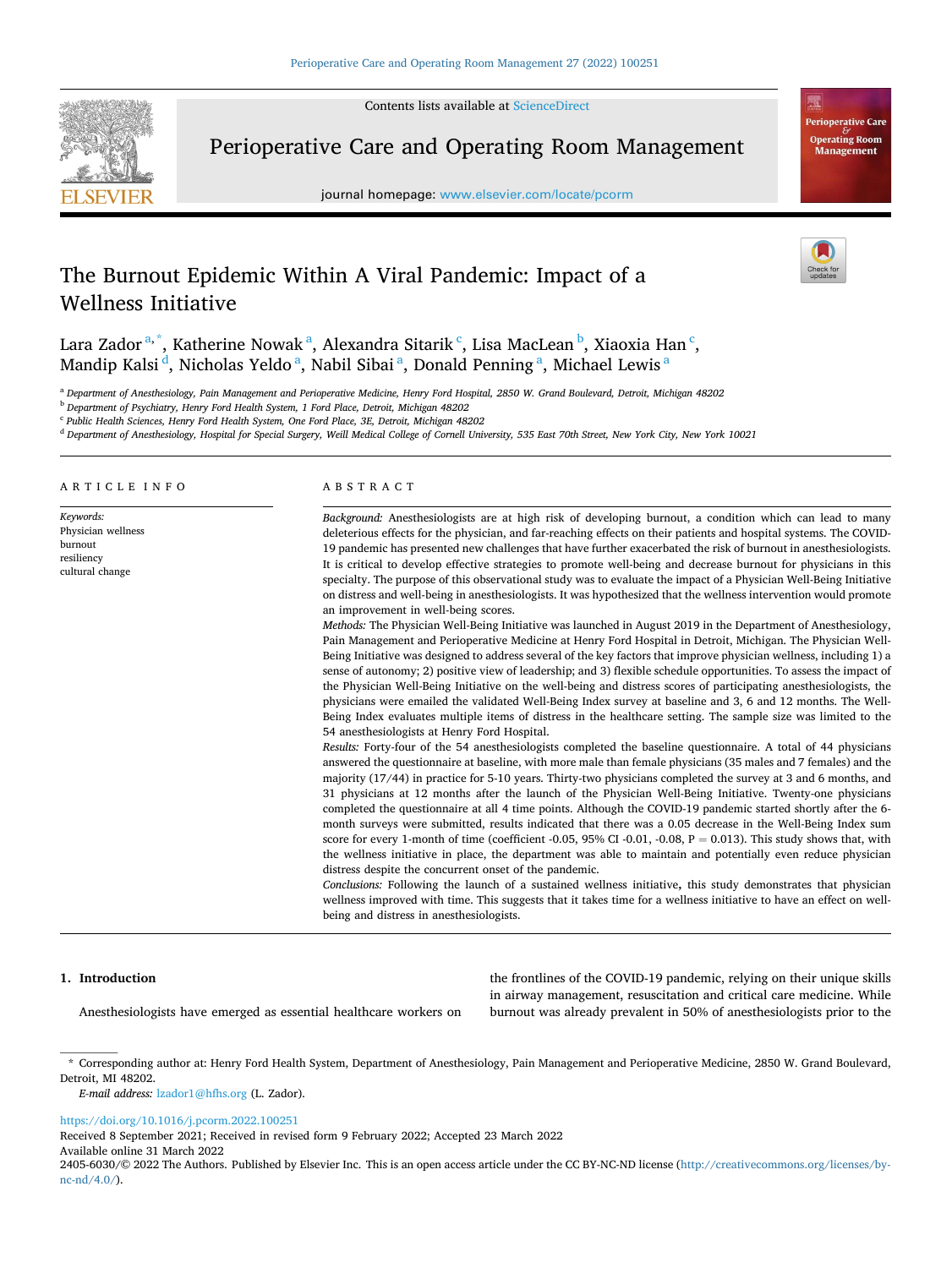pandemic, the pandemic has resulted in increased rates of stress, depression and burnout amongst this specialty.<sup>1-4</sup> Numerous job-related risk factors increase the risk of burnout in anesthesiologists, including elevated levels of work-related stress, fatigue, production pressure, and complexity of clinical tasks, the solitary nature of patient care, frequency of adverse perioperative events, lack of reliable shift hours, high level of medical acuity, and the lack of stress management strategies. $5,6$  Recent literature suggests that lack of support at work and home are most strongly associated with burnout syndrome amonst anesthesiologists. $2,3$ This has contributed to higher substance use disorders at a rate 2.7 times that of other physicians, $<sup>4</sup>$  and higher rates of anxiety and depression,</sup> which are particularly well documented among anesthesia residents.<sup>7</sup>

Burnout is a state of emotional, physical, and mental exhaustion that entails a constellation of symptoms that can result in maladaptive behaviors such as relationship instability, substance misuse, depression, anxiety, and suicide. $8,9$  Burnout is not a function of personal resiliency, but rather a result of workplace demands and pressure that lead to a discord between employer expectations and physician career satisfaction. Physician burnout does not only impact physicians, it has far-reaching negative effects on patients and healthcare institutions, including increased staff turnover, poor workplace performance, inefficiency, and medical errors. $8,10$  Much of the literature regarding distress in anesthesiology focuses on the identification and diagnosis of burnout, as well as the effects of burnout on anesthesiologists. However, there is a paucity of data on effective interventions to decrease physician burnout, particularly for anesthesiologists.

Recognizing the need to promote physician wellness, the Department of Anesthesiology, Pain Management and Perioperative Medicine at Henry Ford Hospital in Detroit, MI, developed a Physician Well-Being Initiative. The Physician Well-Being Initiative is an evidence-based multidimensional approach that addresses several of the key factors that promote physician wellness, including a sense of autonomy, flexibility and control over time, a positive view of leadership, and social support in the workplace<sup>5, 16-18</sup> (see Supplemental Digital Content, Appendix 1 for a description of the entire initiative).

The key purpose of this study is to evaluate the impact of the Physician Well-Being Initiative on distress and well-being in the department's anesthesiology providers. It was hypothesized that implementation of the wellness initiative would decrease physician distress and improve well-being.

#### **2. Methods**

This study evaluated the effects of the Physician Well-Being Initiative launched by the Department of Anesthesiology, Pain Management & Perioperative Medicine at Henry Ford Hospital in Detroit, MI. The Physician Well-Being Initiative was designed to promote wellness and decrease distress in anesthesiology providers (see Supplemental Digital Content, Appendix 1 for a description of the entire initiative). The Physician Well-Being Initiative was first introduced to the department in a 60-minute morning meeting lecture. During this lecture, the topic of physician wellness, engagement and distress was discussed, and the department Physician Well-Being Initiative was described. After receiving approval from the Henry Ford Health System Institutional Review Board, an email announcement outlining the study details was sent to all staff anesthesiologists and pain medicine physicians at Henry Ford Hospital. Formal informed consent was waived, and instead a consent script was included preceding the baseline survey that was distributed to the physicians via email. Completion of the survey served as agreement to participate in the study. In order to prevent bias, coercion, or other undue influence in survey responses, the emails and surveys were distributed using REDCap (Vanderbilt University, Nashville, TN) and responses were completely anonymous. The survey consisted of 11 questions about employment, demographics, work schedule, and the Well-Being Index. The Well-Being Index is a tool created by the Mayo Clinic that consists of 7 questions to evaluate professional stress

and distress in the healthcare setting; it has been shown to be a valid measure of this construct in large samples of US physicians, residents, and medical students.<sup>11-14</sup> The baseline survey was distributed in August 2019. After baseline Well-Being Index scores were collected, the Physician Well-Being Initiative was launched. Physicians who completed the baseline questionnaire received emails containing links to take the survey again at 3 months, 6 months, and 12 months after the launch of the initiative. Well-Being Index scores were then compared to determine if the initiative had a significant effect on physician distress and well-being. The sample size was limited to 54, as this is the total number of staff anesthesiologists and pain medicine physicians employed at Henry Ford Hospital. The authors were included in the original sample size. As participation was voluntary, not all providers chose to participate in the study.

The Physician Well-Being Initiative utilized a multidimensional approach to address salient factors that promote physician wellness, including 1) a sense of autonomy; 2) positive view of leadership; and 3) sense of control of one's time/schedule. $1,15$  Physician autonomy, time, and control of one's schedule were addressed via several scheduling initiatives. A flextime system was introduced that provided various shifts to create more variability in weekly scheduling while still maintaining the same full-time employee's status. Additionally, enhanced night-time coverage was offered via a night-float system, wherein over-night calls were offered for 3 or 4 consecutive nights, with the respective amount of post-call days offered to allow time for recovery of circadian rhythm. Additionally, 12 protected hours were provided each year for participation in community service events, with the idea that incentivizing community engagement translates into increased meaning and purpose in one's work.<sup>16</sup>

To evaluate leadership, focus groups were conducted for each division within the department. Each focus group was conducted by the health system's Chief Wellness Officer (not a member of the Department of Anesthesiology). The results of each focus group were then summarized into a report and presented to each division head. The division head was then expected to create an action plan based on any identified barriers to physician wellness.

#### *2.1. Statistical Analysis*

Basic characteristics between those who responded and those who did not were compared using Fisher's exact test. The primary outcomes of this study were established *a priori*. Following collection of the baseline, 3-month, 6-month, and 12-month questionnaires, an analysis comparing baseline and post-Physician Well-Being Initiative scores was performed to evaluate if Well-Being Index scores were significantly changed following the Physician Well-Being Initiative. Numeric variables were summarized in mean and standard deviation, and categorical variables were summarized in frequency and proportion. Changes in response to individual yes/no items from baseline to each follow-up point was compared using McNemar's test for paired nominal data. A Well-Being Index sum score was created by summing up the number of "yes" in the Well-Being Index questionnaire. The repeated measures of Well-Being Index were correlated within each physician's own score. The generalized estimating equation (GEE) method was used with the R package "gee" $17$  to study the repeated measures of Well-Being Index sum scores across baseline and 3 follow-ups since GEE can consider the correlation of within-subject data. Variance in GEE models were estimated using the robust "sandwich" estimator. Further, GEE does not require follow-up data for all timepoints, so if subjects had at least one follow-up survey, their data was incorporated in the analysis. The association between time and Well-Being Index was evaluated graphically to determine if linearity was a reasonable assumption in the GEE model. Models were adjusted for the confounding variables of physician sex, years in practice, and time since the launch of the intervention. Underlying mechanisms of loss to follow-up missingness were assessed using Little's missing completely at random (MCAR) test<sup>18</sup> while missing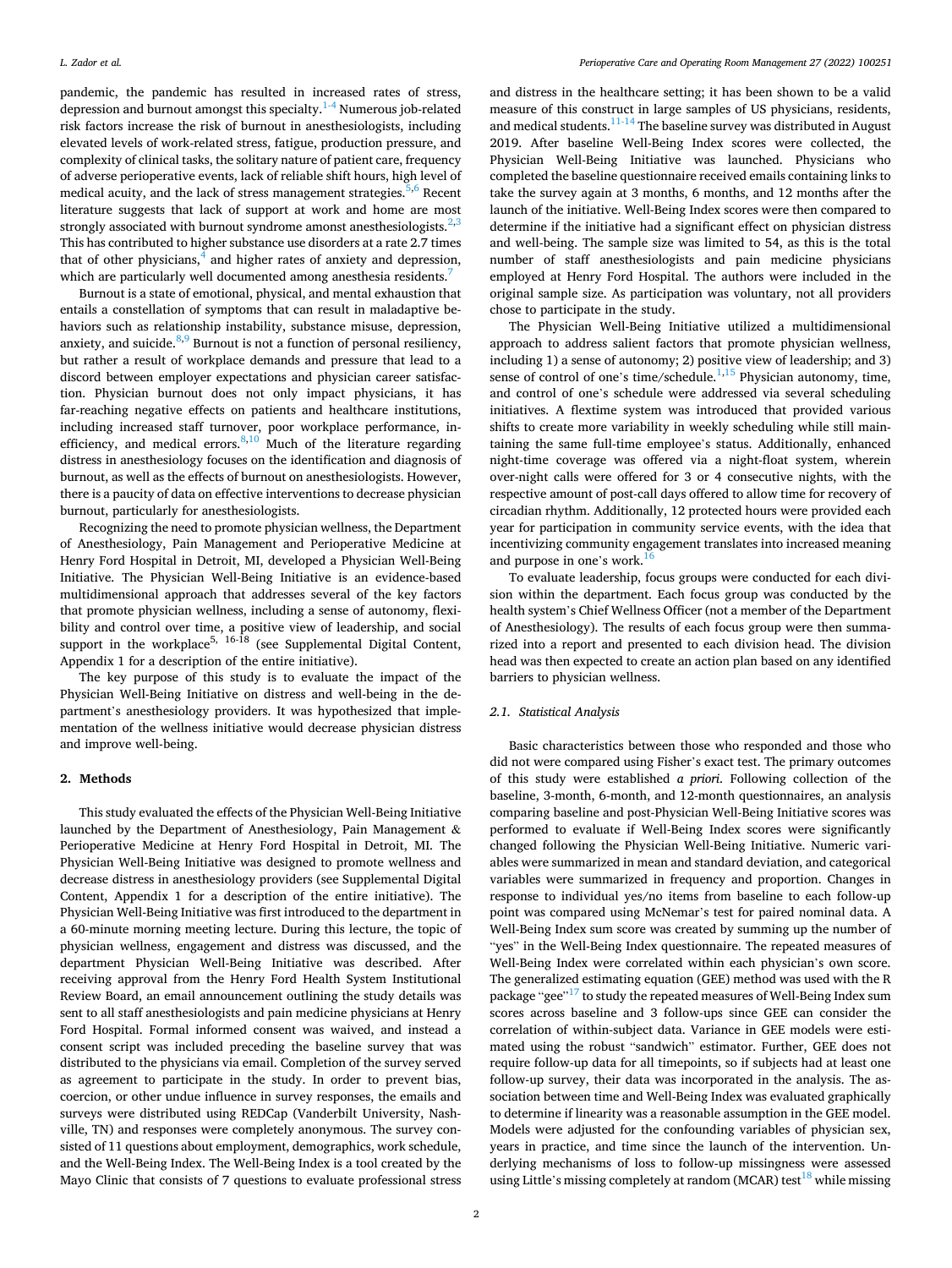at random (MAR) was assessed by associating indicators of missingness at each time point with baseline Well-Being Index, sex, and years in practice (linear regression or Fisher's exact tests). To adjust for each of the 7 items in the Well-Being Index by all other Well-Being Index items, generalized estimating equations were used that took into account repeated subject measures, but instead of a continuous outcome (the WBI index, normal distribution), each individual item was treated as a binary outcome using a logistic link, and then the remaining 6 items were adjusted for. A p-value less than 0.05 was considered statistically significant. The sample size was limited to the 54 anesthesiologists and pain physicians in the department; therefore, a formal sample size calculation was not performed. All statistical analysis was performed using R Statistical Software (version 4.0; R Foundation, Vienna, Austria). The R package "ggplot2"<sup>19</sup> was used for figure generation.

This manuscript adheres to the applicable STROBE guidelines for observational studies, and the study was approved by the Henry Ford Health System Institutional Review Board (IRB#13706). Written informed consent was waived. A consent script preceded the baseline survey and completion of the survey served as consent to participate in the study.

#### **3. Results**

Of the total 54 practicing anesthesiologists in practice at Henry Ford Hospital in Detroit, MI, 44 physicians answered the Well-Being Index questionnaire at baseline. Among them, 40 physicians completed at least one of the follow-up Well-Being Index questionnaires at 3 months, 6 months, or 12 months following launch of the Physician Well-Being Initiative, and 21 of the anesthesiologists completed the questionnaire at all time points. During the study time frame, 6 staff anesthesiologists left the department for a myriad of reasons, which contributed to attrition.

A few basic demographic items were asked at baseline:  $93\%$  (n = 41) of respondents were full-time anesthesiologists (compared to 83% of the entire department), 79% identified as male (compared to 76% of the entire department),16% were female and 5% did not disclose their sex (Table 1). The majority of respondents (39%,  $n = 17$ ) were in practice between 5-10 years, while 32% (71% vs. 78% in practice 10 years or less among respondents and entire department, respectively; Table 1).

Baseline data was collected at the study start of August 2019. Threemonth follow-up data was collected in November 2019, 6-month followup data was collected in February 2020 and 12-month data was collected in August 2020. The 6-month follow-up data was collected just prior to the dramatic increase in COVID-19 cases in the United States, so there is a particular window of pre- and post-pandemic data that has been captured.

Comparing baseline and 12-month follow-up responses to the 7-

#### **Table 1**

Characteristics of the physician population, comparing entire department to those who responded.

| Variable               | Frequency-<br>Respondents (%) | Frequency-Entire<br>Department (%) | $p-$<br>value |
|------------------------|-------------------------------|------------------------------------|---------------|
| Full-time<br>physician | 41/44 (93)                    | 48/54 (89)                         | 0.20          |
| Sex                    |                               |                                    | 0.99          |
| Male                   | 35/44 (79)                    | 43/54 (79)                         |               |
| Female                 | 7/44(16)                      | 9/54(17)                           |               |
| Unknown                | 2/44(5)                       | 2/54(4)                            |               |
| Years in practice      |                               |                                    | 0.90          |
| $<$ 5                  | 14/44 (32)                    | 17/54(31)                          |               |
| $5-10$                 | 17/44 (39)                    | 22/54(41)                          |               |
| 11-15                  | 1/44(2)                       | 1/54(2)                            |               |
| 16-20                  | 3/44(7)                       | 4/54(7)                            |               |
| >20                    | 9/44(20)                      | 10/54(19)                          |               |
|                        |                               |                                    |               |

<sup>1</sup> Comparison of anesthesiologists who responded versus those who did not, using Fisher's exact test.

items of the Well-Being Index, questions regarding falling asleep while driving (35.5% at baseline vs. 12.9% at 12 months;  $p=0.023$ ) and work piling up too high (45.2% at baseline vs. 25.8% at 12 months;  $p=0.041$ ) were both significantly improved from baseline responses ([Table 2](#page-5-0)). These two items also exhibited significant reductions from baseline to 3 months (both p=0.041). The remaining five items of the Well-Being index did not exhibit a significant change from baseline to any of the follow-up time points (all  $p>0.05$ ). These trends are also graphically displayed in Supplemental Figure 1. Initial plans to participate in various components of the well-being initiative were significantly higher than the actual participation in three out of the four components evaluated ([Table 2;](#page-5-0) Supplemental Figure 2). Specifically, plans to participate in flextime were 21.9% at baseline, compared to actual participation in flextime being 0% at 3-months ( $p=0.023$ ); results were similar at 6-months ( $p=0.041$ ). Similarly, the percentage of staff that planned to participate in the Connect the Docs dinner program was significantly higher than the percentage of staff that participated at all three follow-up times  $(p<0.001, p=0.001, p=0.001)$ , and plans to participate in any other wellness activities were higher at baseline compared to the percentage who actually participated at both 3-months  $(p=0.027)$  and 6-months ( $p=0.003$ ).

As shown in [Table 3,](#page-5-0) when the composite Well-Being Index score was examined, the unadjusted generalized estimating equations model indicated that there was a significant effect of time, i.e., a 0.04 improvement in Well-Being Index sum score for every 1-month of time  $(p=0.012)$ . This trend can be seen in [Figure 1,](#page-6-0) which demonstrates that linearity is a reasonable assumption for the time trend. The adjusted generalized estimating equations also gave similar results that there was a significant effect for time, i.e., with a 0.05 improvement in Well-Being Index sum score for every 1-month of time ( $p=0.013$ ; [Table 3](#page-5-0)). Though men on average had 0.62 lower Well-Being Index scores than women, this was non-significant [\(Table 3;](#page-5-0)  $p=0.397$ ). When a time by sex interaction term was further added to this model to evaluate if the effect of the wellness initiative over time differs between men and women, we did not find a sex-specific effect ( $p=0.453$ ).

As can be seen in [Table 4](#page-7-0), when each of the 7 items in the Well-Being Index were adjusted for by all other Well-Being Index items, the adjusted model did not converge for 3 of the 7 measures [\(Table 4\)](#page-7-0). Of the items that did converge, only falling asleep while driving remains significant, with each 1-month increase in time resulting in 0.89 lower odds of responding "yes" to this question ([Table 4](#page-7-0);  $p=0.028$ ).

When the underlying mechanism for missingness due to loss to follow-up was examined, we could not reject the null hypothesis that data are missing completely at random (MCAR,  $p=0.55$ ). When missing at random (MAR) was tested to see if baseline covariates could predict loss to follow-up, we did not find any associations between baseline Well-Being Index and loss to follow-up at any of the three time points (all linear regression p≥0.22). Additionally, both sex (all Fisher's exact p≥0.16) and years in practice (all Fisher's exact p≥0.30) did not associate with loss to follow-up.

### **4. Discussion**

To our knowledge, this is the first study describing the impact of an intervention to reduce distress amongst attending anesthesiologists amid the COVID-19 pandemic. At the time of study conception and institutional review board approval, there was no knowledge of the impending COVID-19 pandemic, so the original study design was not intended to assess on the impact of COVID-19 on distress in our department. The results indicated that, despite the potentially devastating impact of the COVID-19 pandemic, intervention duration is a significant factor in the success of a wellness initiative. Our study shows that overall physician distress may have declined over time, suggesting that a 12-month initiative would be more effective than an intervention of shorter duration.

Looking at pre-COVID-19 responses (August 2019, November 2019,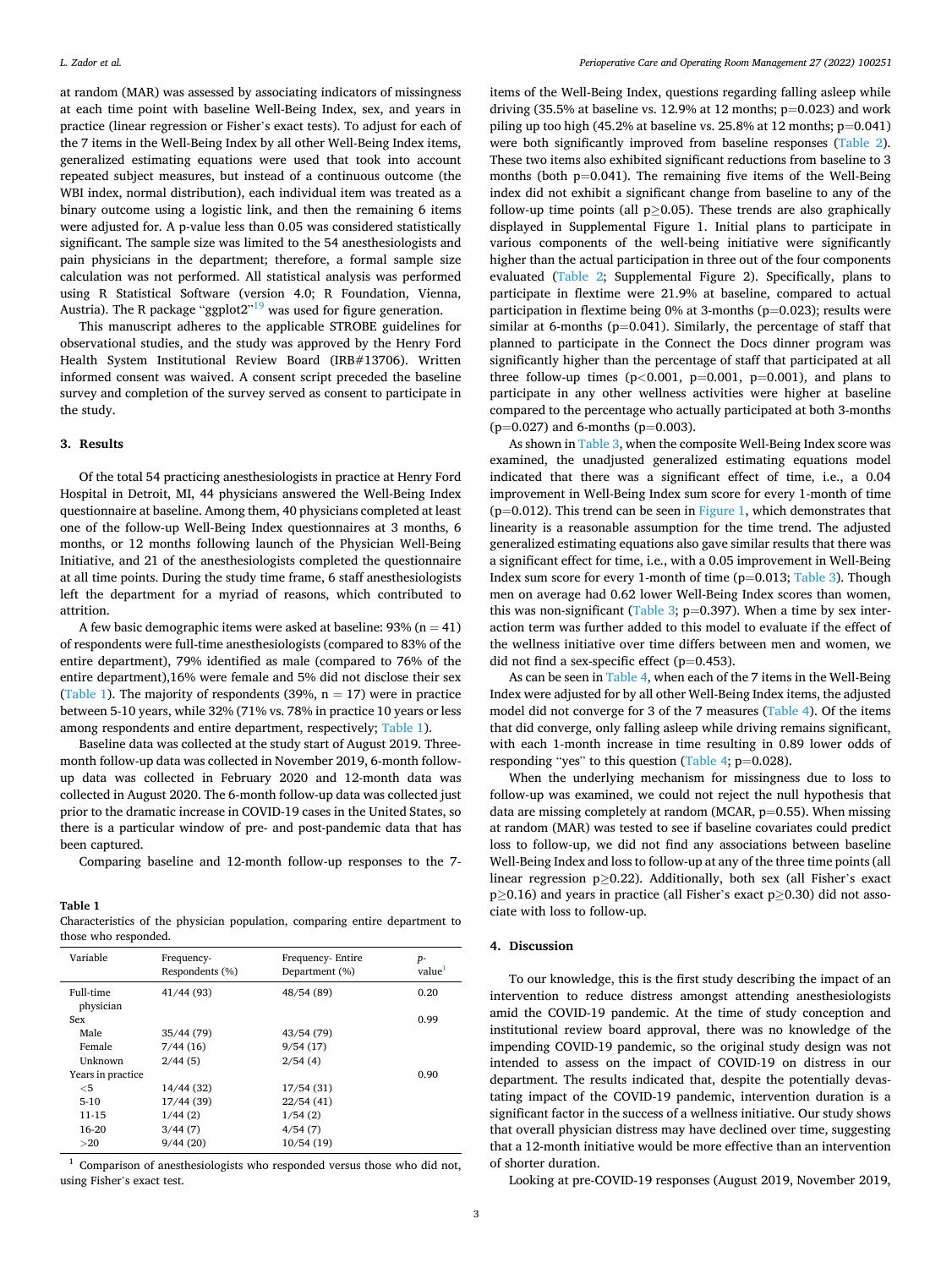#### <span id="page-5-0"></span>**Table 2**

Change in survey results prior to and following launch of the physician well-being intervention.

| Question                                                                                                      | Baseline (Aug 2019) vs. 3<br>Months (Nov 2019) |                            | Baseline (Aug 2019) vs. 6<br>Months (Feb 2020) |                            | Baseline (Aug 2019) vs. 12<br>Months (Aug 2020) |                            |
|---------------------------------------------------------------------------------------------------------------|------------------------------------------------|----------------------------|------------------------------------------------|----------------------------|-------------------------------------------------|----------------------------|
|                                                                                                               | Percentages                                    | $p-$<br>value <sup>2</sup> | Percentages <sup>1</sup>                       | $p-$<br>value <sup>2</sup> | Percentages <sup>1</sup>                        | $p-$<br>value <sup>2</sup> |
| Engagement in Physician Well-Being Initiative                                                                 |                                                |                            |                                                |                            |                                                 |                            |
| Participation in Flextime (11 AM-7 PM) shift <sup>3</sup>                                                     | 21.9% vs. 0%                                   | 0.023                      | 19.4% vs. 0%                                   | 0.041                      | 16.1% vs.<br>12.9%                              | 0.999                      |
| Participation in night float <sup>3</sup>                                                                     | 40.6% vs.<br>18.8%                             | 0.070                      | 25.8% vs.<br>16.1%                             | 0.450                      | 38.7% vs.<br>38.7%                              | 0.999                      |
| Participation in the Connect the Docs dinner program <sup>3</sup>                                             | 50% vs. 0%                                     | < 0.001                    | 48.4% vs. 3.2%                                 | 0.001                      | 48.4% vs. 3.2%                                  | 0.001                      |
| Participation in any other wellness activity, such as community service? <sup>3</sup>                         | 56.2% vs.<br>28.1%                             | 0.027                      | 58.1% vs.<br>22.6%                             | 0.003                      | 51.6% vs.<br>32.3%                              | 0.114                      |
| <b>Well-Being Index</b>                                                                                       |                                                |                            |                                                |                            |                                                 |                            |
| Have you felt burned out from your work?                                                                      | 56.2% vs.                                      | 0.999                      | 54.8% vs.                                      | 0.343                      | 61.3% vs.                                       | 0.077                      |
|                                                                                                               | 53.1%                                          |                            | 41.9%                                          |                            | 41.9%                                           |                            |
| Have you worried that your work is hardening you emotionally?                                                 | 56.2% vs.                                      | 0.182                      | 58.1% vs.                                      | 0.221                      | 64.5% vs.                                       | 0.131                      |
|                                                                                                               | 40.6%                                          |                            | 45.2%                                          |                            | 48.4%                                           |                            |
| Have you been bothered by feeling down, depressed, or hopeless?                                               | 15.6% vs.<br>21.9%                             | 0.617                      | 16.1% vs. 9.7%                                 | 0.683                      | 12.9% vs.<br>25.8%                              | 0.221                      |
| Have you fallen asleep while stopped in traffic or driving?                                                   | 31.2% vs.                                      | 0.041                      | 32.3% vs.                                      | 0.683                      | 35.5% vs.                                       | 0.023                      |
|                                                                                                               | 12.5%                                          |                            | 25.8%                                          |                            | 12.9%                                           |                            |
| Have you felt that all things you had to do were piling up so high that you could not<br>overcome them?       | 43.8% vs. 25%                                  | 0.041                      | 45.2% vs.<br>32.3%                             | 0.289                      | 45.2% vs.<br>25.8%                              | 0.041                      |
| Have you been bothered by emotional problems (such as feeling anxious, depressed, or<br>irritable)?           | 28.1% vs.<br>37.5%                             | 0.505                      | 32.3% vs. 29%                                  | 0.999                      | 35.5% vs.<br>41.9%                              | 0.724                      |
| Has your physical health interfered with your ability to do your daily work at home<br>and/or away from home? | 9.4% vs. 6.2%                                  | 0.999                      | 9.7% vs. 16.1%                                 | 0.480                      | 9.7% vs. 9.7%                                   | 0.999                      |

 $^1$  Baseline percentages may shift as only participants who have data at both time points are included.<br> $^2$  Calculated by McNemar's Test for paired nominal data.<br> $^3$  Baseline survey was phrased "Do you plan to particip phrased "Have you participated in [component of wellness intervention]?"

#### **Table 3**

Generalized estimating equations models for the change in Well-Being Index scores in the 12 months following the launch of the physician well-being initiative.

| <b>Unadjusted model</b><br>Time (Per Month)<br>$-0.04$<br>0.012<br>$(-0.08,$<br>$-0.01$<br><b>Adjusted model</b><br>Time (Per Month)<br>$-0.05$<br>0.013<br>$(-0.08,$<br>$-0.01$<br>Sex<br>Male (Ref: Female)<br>$-0.62$<br>$(-2.06,$<br>0.397<br>0.82)<br>Years in Practice<br>5-10 years (Ref: More than 10 years)<br>0.26<br>0.738<br>$(-1.27,$<br>1.79) | Generalized estimating equations model | Coefficient | 95% CI    | $p-$<br>value |
|-------------------------------------------------------------------------------------------------------------------------------------------------------------------------------------------------------------------------------------------------------------------------------------------------------------------------------------------------------------|----------------------------------------|-------------|-----------|---------------|
|                                                                                                                                                                                                                                                                                                                                                             |                                        |             |           |               |
|                                                                                                                                                                                                                                                                                                                                                             |                                        |             |           |               |
|                                                                                                                                                                                                                                                                                                                                                             |                                        |             |           |               |
|                                                                                                                                                                                                                                                                                                                                                             |                                        |             |           |               |
|                                                                                                                                                                                                                                                                                                                                                             |                                        |             |           |               |
|                                                                                                                                                                                                                                                                                                                                                             |                                        |             |           |               |
|                                                                                                                                                                                                                                                                                                                                                             |                                        |             |           |               |
|                                                                                                                                                                                                                                                                                                                                                             |                                        |             |           |               |
|                                                                                                                                                                                                                                                                                                                                                             |                                        |             |           |               |
|                                                                                                                                                                                                                                                                                                                                                             |                                        |             |           |               |
|                                                                                                                                                                                                                                                                                                                                                             |                                        |             |           |               |
|                                                                                                                                                                                                                                                                                                                                                             |                                        |             |           |               |
|                                                                                                                                                                                                                                                                                                                                                             | Less than 5 years (Ref: More than 10   | $-0.60$     | $(-1.95,$ | 0.388         |
| 0.76)<br>years)                                                                                                                                                                                                                                                                                                                                             |                                        |             |           |               |

and February 2020), there were significant improvements between baseline and pre-COVID-19 responses for falling asleep while driving and feeling as though work was piling up too high and being bothered by emotional problems. While there are emerging data regarding the impact of COVID-19 on physician burnout,  $5,6,20$  this study shows an improvement in both of these parameters of distress assessed by the Well-Being Index following the exponential increase in COVID-19 cases in the United Stated in March 2020. Overall, the study does show that, despite the distress epidemic and COVID-19 pandemic, the implementation of the Physician Well-Being Initiative was associated with improvement in composite wellness scores and reduced distress at the end of the 12-month study period.

Study participants self-selected to enroll, so there may be a selection bias to those who chose to participate in a study or in wellness activities in general. About one-third of the participants were lost to follow-up from baseline to the final questionnaire. In investigating reasons for missingness, we were unable to reject the null hypothesis of missing completely at random (MCAR) and we did not find evidence for missing at random (MAR). However, lack of response to the follow-up questionnaires could have been due to physician burnout or negative perceptions of the initiative (missing not at random, MNAR), increasing the risk for bias in the responses. During the study time frame, six staff anesthesiologists left the department for myriad reasons, which contributed to attrition. It should be noted that most anesthesiologists who left the department did so for non-job-stress related reasons, such as spouse relocation or to be closer to an ailing family member. While the WBI assesses for various parameters of well-being, we did not specifically ask questions about dependents and responsibilities at home. Asking about dependents and roles in the home could have provided more insight into these variables as possible contributors to decreased well-being. This was a single center study, so the results cannot be generalized to other anesthesiology departments. Additionally, because this is not a randomized controlled trial and therefore lacks a control group, strong inferences cannot necessarily be made regarding the causality of our intervention on the decrease in anesthesiologist distress.

This analysis was not designed to identify the individual impact of each facet within the wellness initiative (i.e. flexible scheduling or physician dinners) on distress and wellness. The impact was evaluated cumulatively, making it impossible to establish which aspects of the Well-Being Index may have been most impactful. However, these findings speak to the importance of cultural change within the Department of Anesthesiology at Henry Ford Hospital. The recognition by departmental leadership that physician wellness is a priority and should be integrated into the cultural fabric may be an important factor in the enhanced perception of improved workplace environment. Identifying various employer-related factors that contribute to physician distress is paramount to reducing burnout and promoting wellness. Including initiatives such as leadership evaluation, control of time/schedule, physician autonomy and team building are all important aspects of promoting departmental wellness. Future analysis is necessary to examine the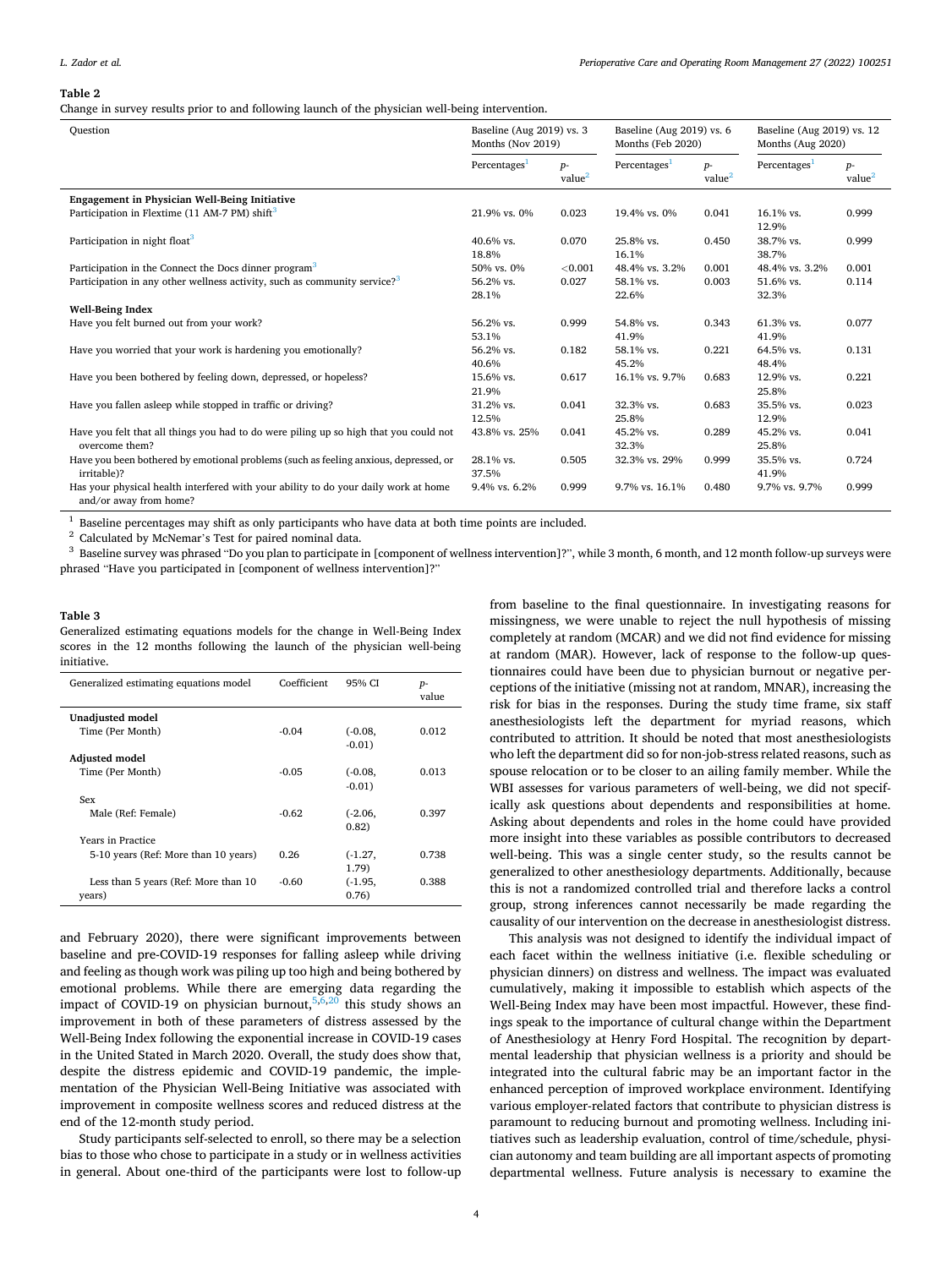<span id="page-6-0"></span>

Figure 1. Spaghetti plot for the association between time and Well-Being Index Score. Thin grey lines are individual subjects, while the thick red line is the linear smooth line and the red dots are means at each time point.

specific factors of the work environment that could reduce burnout amongst anesthesiologists, and to evaluate if implementation of a Well-Being Index at institutions outside of Henry Ford Hospital can promote similar changes in distress and well-being scores.

#### **5. Conclusion**

The epidemic of physician distress is of growing national concern, compounded by the social and clinical impact of the COVID-19 pandemic. This was one of the first published initiatives to implement a departmental program to reduce distress amongst anesthesiologists. Additionally, more studies are needed to further characterize effective interventions to reduce burnout on the entire anesthesia-provider team, including certified registered nurse anesthetists, residents and fellows. While more studies are needed to elucidate which specific interventions mitigate burnout amongst anesthesiologists, the results of this study suggest that the presence of a 12-month initiative can reduce distress and promote wellness amongst anesthesiologists.

#### **Author contributions**

Lara Zador, MD: This author served as the principal investigator for the study, and came up with the study idea, developed the protocol, monitored data collection, and prepared the manuscript.

Katherine Nowak, PhD: This author helped develop the protocol, submitted and managed regulatory documents, assembled the study

database, collected survey results, and assisted in preparing the manuscript.

Alexandra Sitarik, MS: This author performed some statistical analyses of data and contributed to writing the manuscript.

Lisa MacLean, MD: This author helped develop and implement the various aspects of the Physician Well-Being Initiative.

Xiaoxia Han, PhD: This author helped with study design, performed some statistical analyses of data, and contributed to writing the manuscript.

Mandip Kalsi, MD: This author helped with discussion of the results and contributed to the final manuscript.

Nicholas Yeldo, MD: This author helped with discussion of the results and contributed to the final manuscript.

Nabil Sibai, MD: This author helped with discussion of the results and contributed to the final manuscript.

Donald Penning, MD: This author helped with discussion of the results and contributed to the final manuscript.

Michael Lewis, MD: This author helped with encouragement of LZ to develop the project and contributed to the final manuscript.

#### **Funding**

No funding was received.